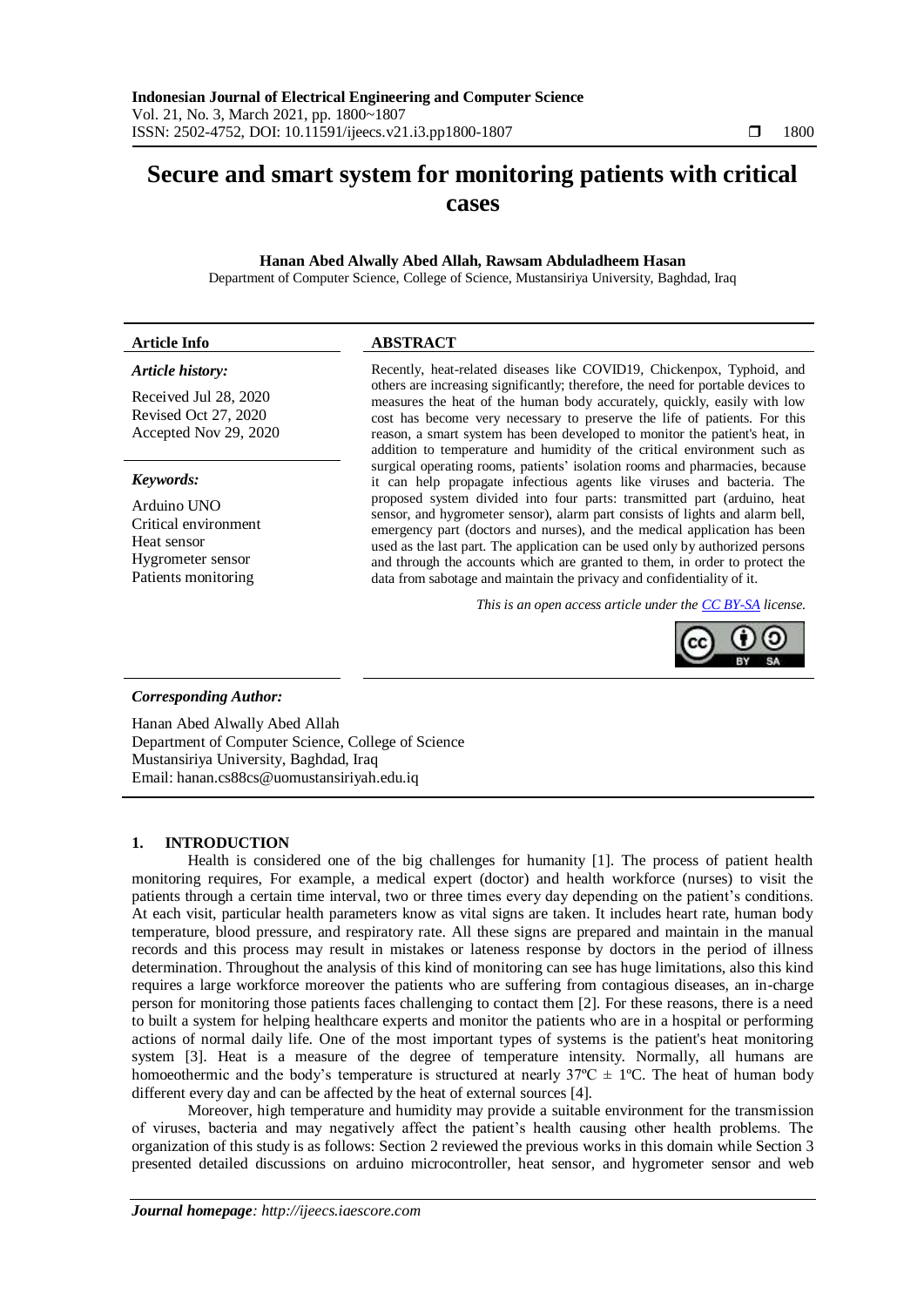application. The proposed system is presented in Section 4 while the implementation of the proposed system is offered in Section 5. Section 6 presented the results and discussed of the experiments while the conclusion drawn from the study was presented in the last section.

# **2. RELATED WORK**

In recent years many contributions have been achieved in the field of health Monitoring Systems; some of them are present briefly: Md. Asaduzzaman Miah et al. [5] a monitoring system for continuously heart rate and body heat is proposed. The system involves of Arduino UNO microcontroller, transmission part, and android application. It offers information about heart rate and body heat simultaneously obtained on the portable device in real-time and appearances it through the associated android application directly. The proposed system showed its efficiency with the low cost compared to other devices. Nidhi Mutha et al. [6] suggested a system to help the medical expert (doctor) in diagnosing the ill properly. The system composed of a wearable device to monitor the health of patient, and android-based application. It involves heat sensors and pulse sensors. The mechanism of system starts from sending the data to the server over the application, wherein totally the processing will take place. After that, the medical expert can access the data through his application. The system showed its flexibility in access to the data, besides reduce the overhead. Vikramsingh R. Parihar et al. [7] introduced a wireless heartbeat and heat monitoring system depending on the microcontroller ATmega328. The system composed of heartbeat sensors, and heat sensors. Constantly, the system works on transfer the patient's data from the remote position to the microcontroller. Finally, the data are presented at the LCD monitor. The system appears it's effective in diagnosing with the low cost. Ch Sai Manasa [8] proposed a device that can be digitally sensing the patient's health. The device includes: Arduino which is used to receiving the input from different sensors, LM35 to sense the body heat, heartbeat sensor, and Android device to display the data. In this study, two parameters of health (heart rate and heat rate) have been used to diagnose and monitor human health accurately. Also, the device can be utilized to measure their mean arterial pressure over one minute. The proposed device showed its accuracy at work. F M Yassin et al. [9] developed a system to decrease the monitor frequency of patients. The system consists of a microcontroller (Arduino), sensor of Heart Rate Grove, LM35 heat sensor and laptop to communicate with Arduino via Bluetooth which is used to transfer, processed and show the data each minute. Also, the system used various colors of LED to alert the health workforce about the patient's condition. For the adult with a fever respondent, the system displays the result of 37.63oC of body heat and 81 bpm of heart rate togather with 3.83% and 0.65% of the mean absolute percent fault respectively. The proposed system demonstrated its ability to facilitate independent monitoring jobs successfully.

# **3. PROPOSED SYSTEM REQUIREMENTS**

The requirements of system that needed to accomplish their objective are explained in Table 1.

|    | Table 1. System requirements |                  |                              |  |  |  |  |  |
|----|------------------------------|------------------|------------------------------|--|--|--|--|--|
|    | H.W Requirements             | S.W Requirements |                              |  |  |  |  |  |
|    | Microcontroller Arduino UNO  |                  | Arduino C language           |  |  |  |  |  |
| 2. | <b>Heat Sensor</b>           | 2.               | Microsoft visual studio 2012 |  |  |  |  |  |
| 3. | <b>Humidity Sensor</b>       | 3.               | Microsoft SQL server 2010    |  |  |  |  |  |
| 4. | LCD                          | 4.               | Asp.Net                      |  |  |  |  |  |
| 5. | Power Supply                 |                  |                              |  |  |  |  |  |
| 6. | $P_{\rm C}$                  |                  |                              |  |  |  |  |  |

#### **3.1. Arduino microcontroller**

A micro-controller is a small computer on a single completed circuit having a processor core, memory (M), and programmable I/O peripherals. Arduino Uno is a micro-controller board. It has many I/O pins utilized to receive the input data from different sensors, and controls a wide range of outputs like lights, recorders, motors, and sound. The software (S.W.) of arduino is integrated development environment (IDE). The board is programmed with Arduino IDE and provided with 14 (I/O) pins. Also, a USB cable or external dc used to provide the board in voltage through supply with a range of 720 volts Figure 1 [10-15].

### **3.2. Heat sensor**

The sensor (mlx90614) will be used to measure the heat and send the values to Arduino. Constantly, the sensor checks the heat's value and if the result is above of a specific value, Figure 2 arduino will generate an alert and sends a warning to the competent authority [16-18].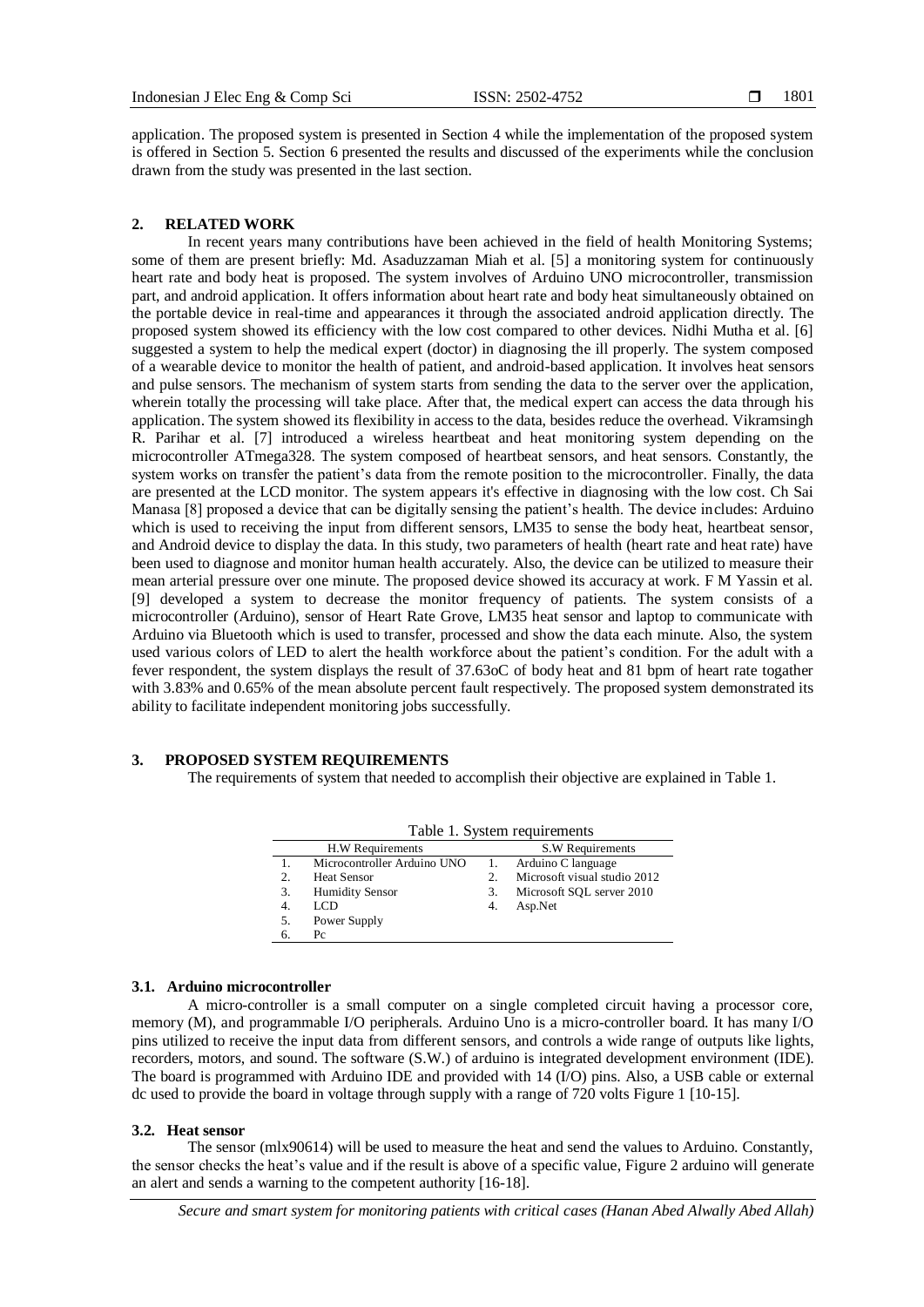#### **3.3. Hygrometer sensor**

The sensor (DHT11) as shown in Figure 3 is utilized to collect the data of temperature and humidity of the outside environment and sends it to the micro-controller. It contains a resistive-kind humidity measurement component and communicates to a high-execution 8-bit micro-controller, therefore, it provides high reliability, rapid response, anti-interference capability, and cost-effectiveness. The temperature range of sensor is  $00-550$ <sup>o</sup>C while the Humidity is 20-90% [19-23].



#### **3.4. Web application**

Web application (WA) can be defined as one of the famous prevalent platforms for sending and receiving information via the internet using a web browser. The standard architecture of WA includes threelayers: presentation layer (PL), domain logic layer (DLL), and data source layer (DSL) [24-26].

#### **4. PROPOSED SYSTEM**

In this work, a smart and secure system has been designed which consists of several parts as shown in Figure 4. This system aims to monitor the heat of patients especially those with COVID19 by using heat (mlx90614) sensor, provide a suitable health environment using hygrometer (DHT11) sensor which works on calculating the humidity and temperature inside the rooms of patients, finally, the medical application has been used to protect the personal data from delete, update by unauthorized persons and maintain the privacy and confidentiality of it. ASP.NET is utilized to building dynamic application with SQL server as database management system of application.

The mechanism of system starts from the first part (transmitted part). When the sensors sense the rise in the patient's heat, room's humidity or temperature, alarm part will send a warning to the emergency part. The warning includes lights and alarm bell which work together. The task of emergency part is to receive the warning and treat the patients, deals with the data in the medical application, finally, ensure that an appropriate healthy environment is avaliable. The two parts (transmitted part and alarm part) are controlled using the Arduino UNO microcontroller. Figure 5 illustrates the main page of medical application.



Figure 4. Overflow of proposed system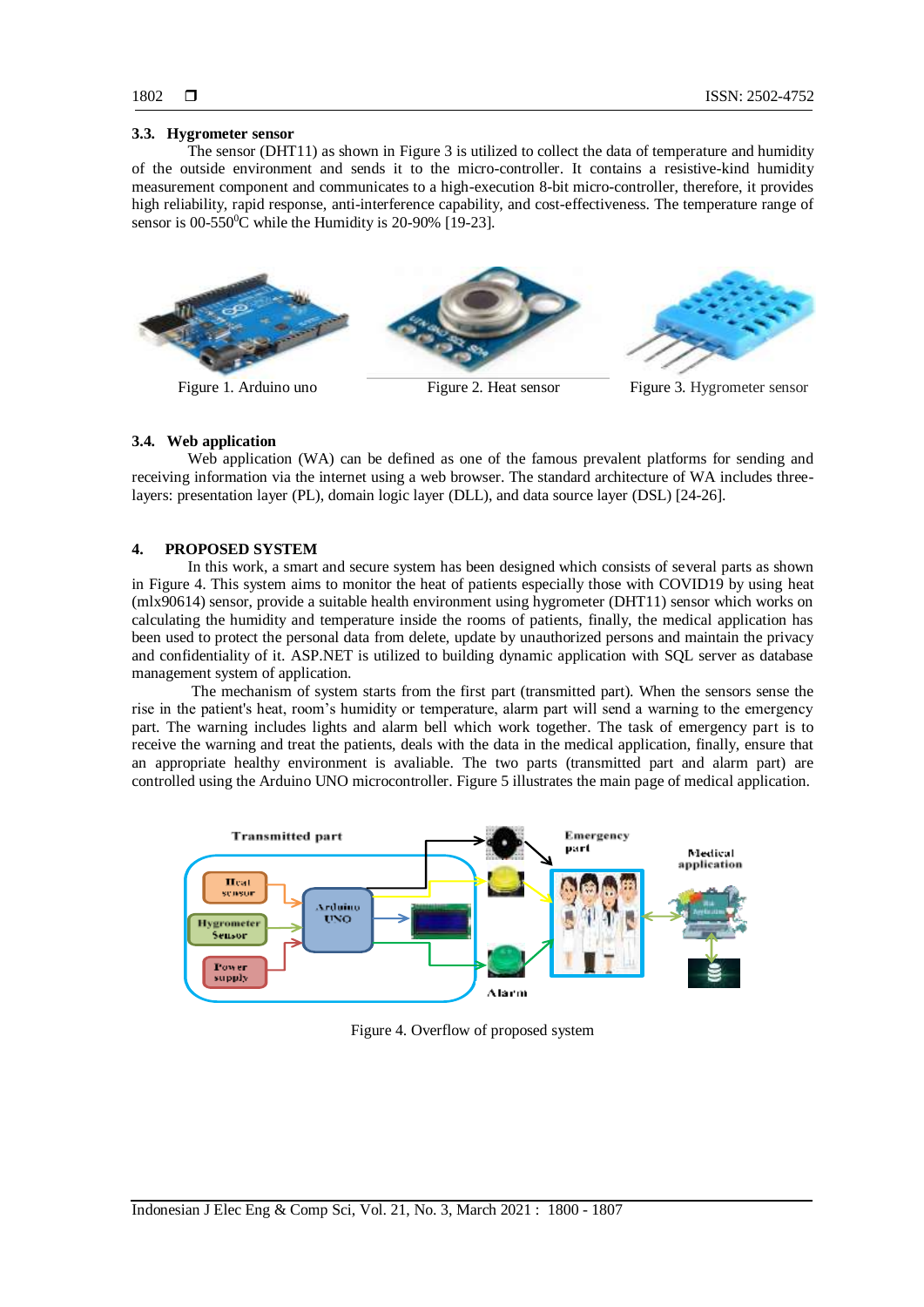

Figure 5. Main page of medical application

# **5. PROPOSED SYSTEM IMPLEMENTATION**

A proposed system has been developed to explain how deals with normal and abnormal cases. Figure 6 shows the implementation of system in a hospital. Normally, when the patient's hand contact with the heat sensor (mlx90614), it will sense and measure the heat and send the collected data to the Arduino. If the body heat equal to the normal value 37ºC -1ºC, the data will be displayed on the LCD monitor without any warning. As well as, the hygrometer sensor (DHT11) which is installed inside the patients rooms, it constantly works to measure the room temperature with humidity and send the data also to Arduino, as illustrates in Figure 7.

The previous figure shows the heat of patient is 36.6ºC, while the room temperature with humidity is 25.00ºC and 52.0 respectively. In abnormal cases, patients with COVID19 suffer from high fever, thus if the medical intervention is not done in proper time, the heat will lead to other health problems such as shortness of breath. Therefore, it is necessary to monitor and measure the heat constantly. For example, when the heat of patient rise into 40.4ºC as shown in Figure 8, the system works on display the collected data on the LCD monitor at the same time sends an alert to the health workforce. The alert represents blue light with alarm bell to treat the patient as quickly as possible.



Figure 6. The implementation of sytem



Figure 7. The implementation of system with normal case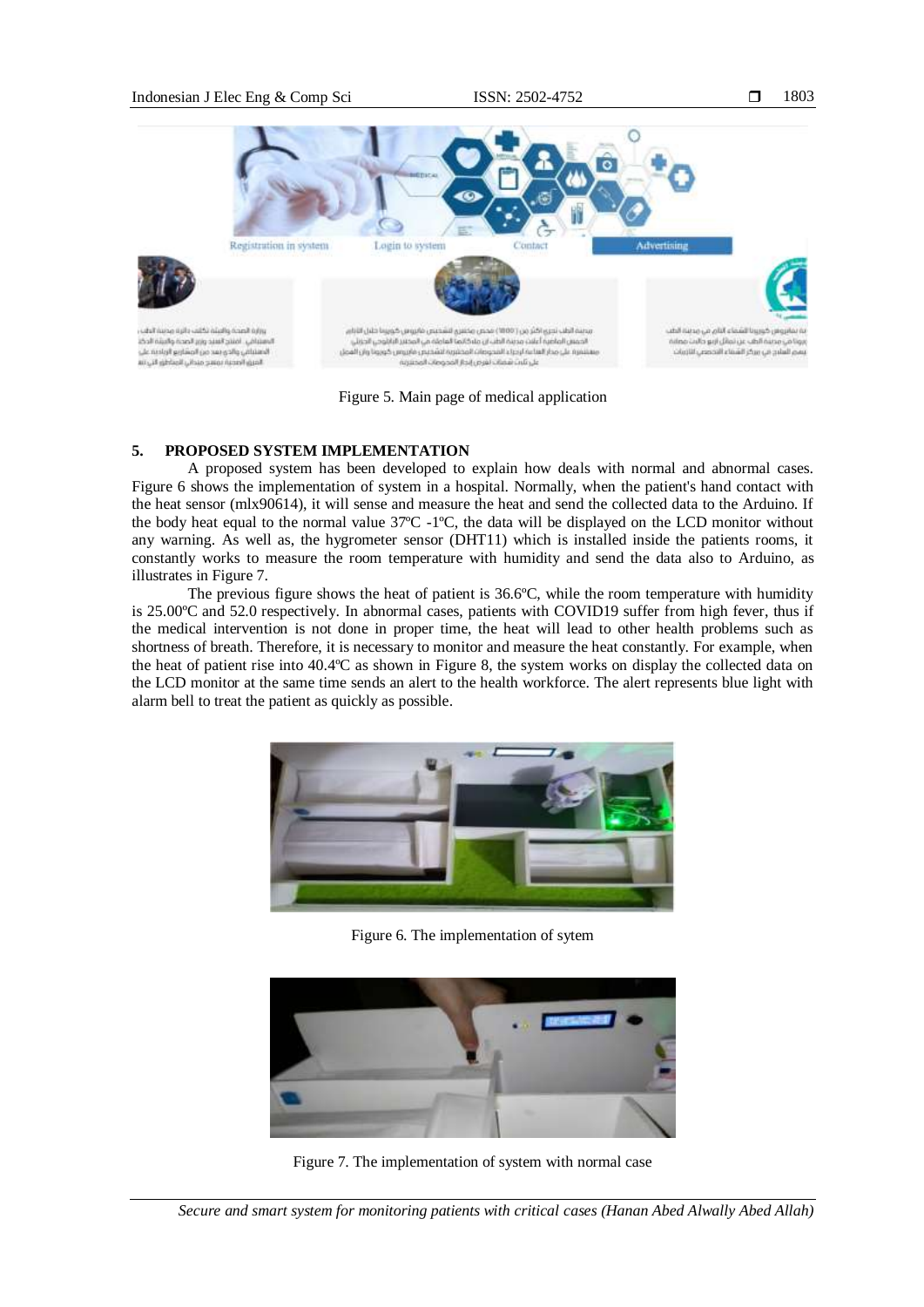

Figure 8. Implementation of system with abnormal case (1)

Sometimes, increasing the temperature of surrounding environment (patient's room) may lead to an increase in the severity of respiratory diseases such as COVID19, asthma, and respiratory allergy. Therefore, maintaining the normal degree of heat in patients' rooms is necessary. Figure 9 shows the room's temperature height into 43.00°C which is not equal to the normal value 39.00°C. Therefore, the sensor sensed, measured and sent the data to display it. After that, the system announced the state of alarm represented by yellow light and alarm bell. The alarm continues until the case is resolved by the competent authorities.

Also monitoring, controlling, and maintaining humidity is important because it can help to propagate viruses and bacteria. Therefore, if the humidity degree > 69.0 (threshold value) then the sensor will provide a signal to Arduino and an alarm will appear, otherwise, if the humidity degree  $\leq$  69.0 then nothing happens. Figure 10 shows increase humidity to 70.0.



Figure 9. Implementation of system with abnormal case (2)



Figure 10. Implementation of system with abnormal case (3)

Finally, the medical application will be used to store the data of patient and retrieve it as needed. The persons who are authorized as a medical expert (doctor) and health workforce (nurses) can only enter and display the data through accounts. This procedure will protect the privacy and confidentiality of data. Figure 11 shows the process of log-in to the application by a doctor.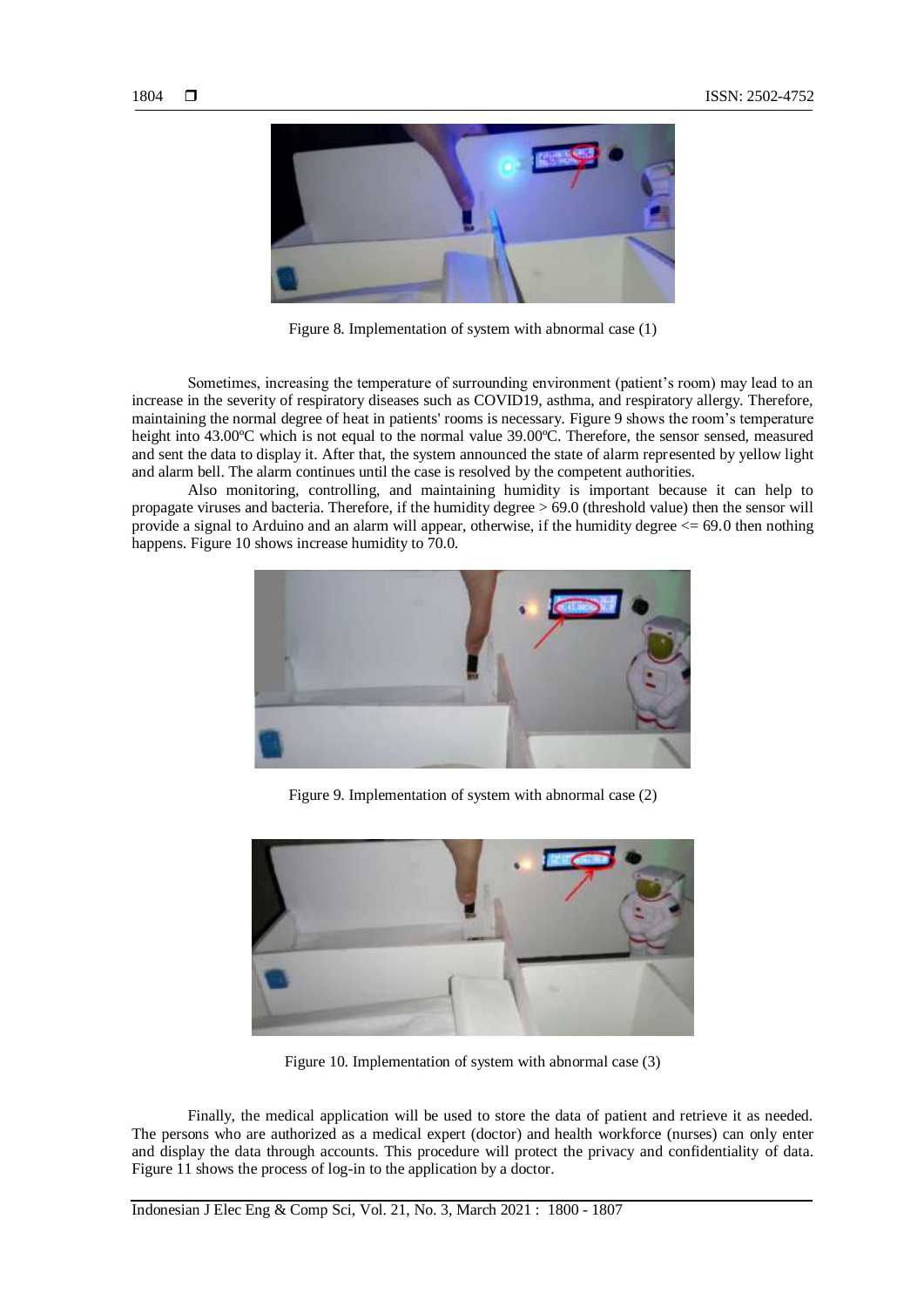

Figure 11. Login page of medical application

The application contains personal data as shown in Figure 12, besides health data which used by the medical expert to monitor the improvement of health condition, also, to build medical conclusions and find out how the treatment effective. For the conclusions to be correct, the database must be reliable: the data must be maintained through a secure application to prevent the penetration, modification, deletion or addition by unauthorized persons. This work will preserve the quality and delivery of health services in hospitals.

|    |                 |     |                  | <b>MEDICAL</b>    | MEDICA<br>$\odot$<br>⊛ه  | <b>MIGHTAL</b><br>О<br><b>MTTHONG</b><br>$\mathbf{r}(\cdot)$<br>٩. |
|----|-----------------|-----|------------------|-------------------|--------------------------|--------------------------------------------------------------------|
| id | username        | age | Telephone number | Title             | number of family members | Does any member of the family have the same disease?               |
|    | حنان ولهد       | 30  | 0771786****      | بغداد/حي القاهرة  | 6                        | 迟                                                                  |
|    | احمد محمد       | 21  | 0771254****      | بغداد/شارع فلسطين | 5                        | \$8                                                                |
|    | وسام رزاق       | 19  | 0771321****      | ********          | 6                        | <b>VS</b>                                                          |
|    | جعفر عبد الامير | 43  | 0781123****      | ********          | 7                        | تغم                                                                |
|    | علاء عبد ولبد   | 38  | 07901676 ****    | ********          | 9                        | 岩                                                                  |
| 6  | لمياء مخمود     | 55  | 0770225 ****     | ********          | $\overline{c}$           | \$8                                                                |
| T  | أملية أيأد      | 26  | 0750218 ****     | ********          | 4                        | لعم                                                                |
| 3  | زينة مروان      | 56  | 0772661****      | ********          | 5                        | 返                                                                  |
| 9  | حسين ماجد       | 30  | 0771258 ****     | ********          | 4                        | 返                                                                  |
| 10 | خالد ابراهيم    | 17  | 0790185 ****     | ********          | 3                        | نعم                                                                |
| 11 | خلين مؤيد       | 22  | 0772325****      | ********          | 5                        | 返                                                                  |
| 12 | وداد جواد       | 57  | 0770105****      | ********          | 4                        | نعم                                                                |
| 13 | وضي عبد الله    | 69  | 0770590 ****     | ********          | 7                        | 迟                                                                  |
| 14 | سميرة ناجي      | 71  | 0771337****      | ********          | å                        | 迟                                                                  |
| 15 | هالة هارون      | 65  | 0770271 ****     | ********          | 4                        | ARJ                                                                |
| 16 | the Rossa       | 11  | 0772644****      | ********          | 3                        | 迟                                                                  |
| 17 | امل هاشم        | 34  | 0771095 ****     | ********          | 2                        | 岩                                                                  |
| 18 | اکرم کریم       | 59  | 0772554****      | ********          | 5                        | \$35                                                               |
| 19 | امال منير       | 63  | 0770122 ****     | ********          |                          | نعم                                                                |
| 20 | هديل حميد       | 37  | 0790169****      | ********          | 3                        | زهم                                                                |
| 21 | خازم محمود      | 58  | 0772883 ****     | ********          | 3                        | نعم                                                                |

|  |  | Figure 12. Personal information of patients |  |
|--|--|---------------------------------------------|--|
|--|--|---------------------------------------------|--|

# **6. RESULTS AND DISCUSSION**

In this work, the system succeeded in solving the problem of continuous monitoring of patients and maintaining their health through rapid response. Also, it reduces direct mixing with patients who are suffering from contagious diseases like COVID19. Figure 13 shows the results obtained via the proposed system based on heat sensor, the values of patient's heat over the week was recorded and kept safely in the application's database to prevent unauthorized access.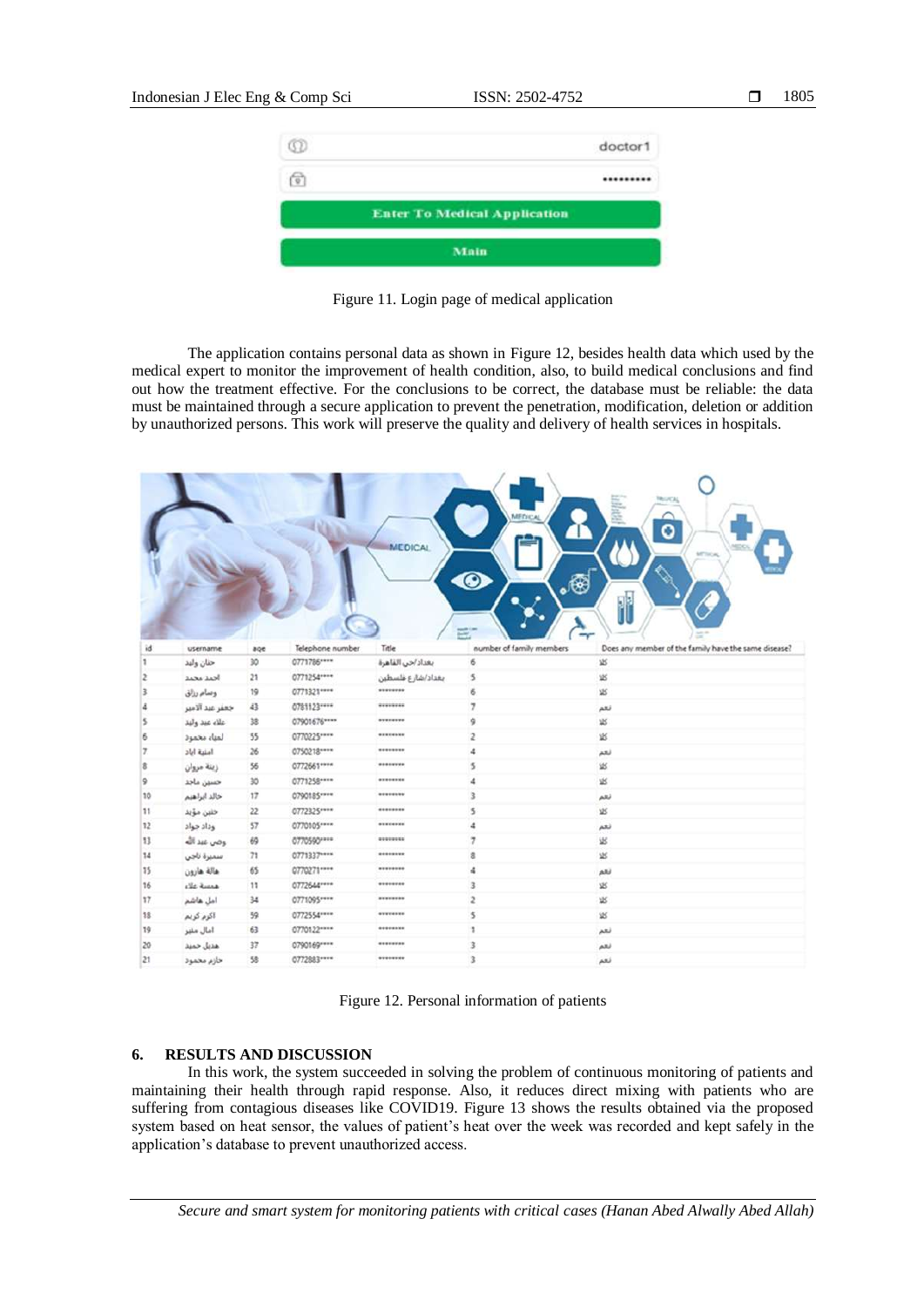Table 2 illustrates increasing the dgree of temperature with humidity inside the patients' rooms and how the competent authorities reduced it to normal values. This objective has been achieved depending on the hygrometer sensor.

| iđ | usemame                | age | Date of entry | The type of disease | Temperature (Saturday) | Temperature (Sunday) | Temperature (Monday) | Temperature (Tuesday) |            |
|----|------------------------|-----|---------------|---------------------|------------------------|----------------------|----------------------|-----------------------|------------|
|    | منان وليد —            | 30  | 2/4/2020      | Chickenpox          | 38.0                   | 39.3                 | 38.5                 | 37.1                  | 37.0       |
|    | أحمد محمد              | 21  | 2/4/2020      | Chickenpox          | 39.5                   | 40.1                 | 40.2                 | 40.5                  | 40.4       |
|    | وسام رزاق<br>$\sim$    | 19  | 2/4/2020      | Coronavirus         | 40.0                   | 40.2                 | 39.5                 | 39.1                  | 38.0       |
|    | جعفز عبد الامبر        | 43  | 3/4/2020      | Coronavirus         | 38.5                   | 39.1                 | 39.5                 | 40.2                  | 39.1       |
|    | ملاء مين الولين        | 38  | 3/4/2020      | Coronavirus         | 38.2                   | 38.5                 | 40.0                 | 40.1                  | 38.2       |
|    | لعناء محمود            | 坚   | 4/4/2020      | Coronavirus         | 40.0                   | 40.0                 | 38.2                 | 30.4                  | 38.5       |
|    | امنية اياد             | 26  | 5/4/2020      | Coronavirus         | 38.4                   | 39.5                 | 40.1                 | 40.2                  | 39.5       |
|    | $ \omega$ and $\omega$ | 56  | 5/4/2020      | Typhoid             | 38.0                   | 39.5                 | 40.1                 | 39.0                  | 35.0       |
|    |                        | 30  | 7/4/2020      | Typhoid             | 73.5                   | 38.2                 | 38.5                 | 40.2                  | 38.0       |
|    | خلد ابراهيم  10        | 17. | 8/4/2020      | Chickenpox.         | 39.5                   | 45.5                 | 39A                  | 39.1                  | 38.0       |
|    | حس مؤيد:  11           | 22  | 8/4/2020      | Coronavirus         | 39.2                   | 40.0                 | 40.0                 | 40.5                  | 39.1       |
|    | $12 = 36 + 3156$       | 57  | 8/4/2020      | Chickenpox          | 38.5                   | 38.0                 | 39.4                 | 40.0                  | 40.2       |
|    | وصى عبدالله ___ 13     | 69  | 9/4/2020      | Coronavirus:        | 38.3                   | 38.5                 | 39.5                 | 40.0                  | 40.5       |
|    | منمنرة ناجي  14        | 71  | 9/4/2020      | Coronavirus         | 19.5                   | 38.5                 | 39.2                 | 39.5                  | 38.0       |
|    | $15 - y$ also also     | 65  | 10/4/2020     | Chickenpox          | 38.0                   | 39.5                 | 40.0                 | 40.2                  | 39.1       |
|    | 16 - cle dans          | 11  | 10/4/2020     | Typhoid             | 38.3                   | 40.0                 | 40.3                 | 38.5                  | 37.3       |
|    | امل هاشم  17           | 34  | 10/4/2020     | Coronavirus         | 40.1                   | 39.2                 | 40.0                 | 40.3                  | 39.5       |
|    | اکرم کریم ۔ 18         | -59 | 11/4/2020     | Typhoid             | 37.5                   | 37.0                 | 39.3                 | 38.5                  | 38.0       |
|    | $19 - \mu\text{m}$     | 63  | 11/4/2020     | Coronavirus         | 39.2                   | 39.5                 | 40.1                 | 40.5                  | 39.4       |
|    | هنيل حسد  20           | 37  | 12/4/2020     | Coronavirus:        | 40.0                   | 40.1                 | 39.5                 | 40.2                  | 40.5       |
|    | خازم مخمود  21         | 扭   | 12/4/2020     | Coronavinus         | 38.4                   | 38.5                 | 39.2                 | 40.0                  | 38.5<br>۲ļ |
|    |                        |     |               |                     |                        |                      |                      |                       |            |

Figure 13. Results of heat sensor

| Abnormal Value of | Abnormal Value | Normal Value of   | Normal Value |
|-------------------|----------------|-------------------|--------------|
| Temperature       | of Humidity    | Temperature       | of Humidity  |
| $43.00^{\circ}$ C | ۰              | $25.00^{\circ}$ C | ٠            |
| $45.00^{\circ}$ C | -              | $32.00^{\circ}$ C | ٠            |
|                   | 70.0           | $\blacksquare$    | 36.0         |
|                   | 75.0           | -                 | 40.0         |

#### **7. CONCLUSION**

The proposed system is used to monitor the heat of patients depending on the heat sensor, in addition to providing a suitable environment for patients using the hygrometer sensor. Also, Microcontroller has been utilized to develop a smart monitoring system that alerts the health workforce remotely. It sends lights and alarm bell to the emergency part that monitors and treats the patients. Finally, the medical application has been used to maintain the privacy and confidentiality of data and prevent the process of sabotage. The system can be easily implemented with high accuracy, high security, and low cost.

### **ACKNOWLEDGEMENT**

The authors' thankful Department of Computer Science, Collage of Science, Mustansiriyah University, for supporting this work.

#### **REFERENCES**

- [1] Deepika N. et al., "Internet Connected e-Healthcare System with Live Video Monitoring using LWIP Stack and SJF Priority Scheduling," *International Journal of Recent Technology and Engineering*, vol. 8, no. 4, pp. 3362- 3368, 2019.
- [2] Hanita Daud1 *et al.*, "Monitoring Heart Rate and Body Temperature using Wireless Technology (Zigbee)," *Applied Mechanics and Materials*, vol. 490-491, pp. 1565-1574, 2014.
- [3] Mrs.G.Mohana Prabha, "Automatic health monitoring system using raspberry pi," *International Journal of Pure and Applied Mathematics*, vol. 118, no. 8, pp. 613-618, 2018.